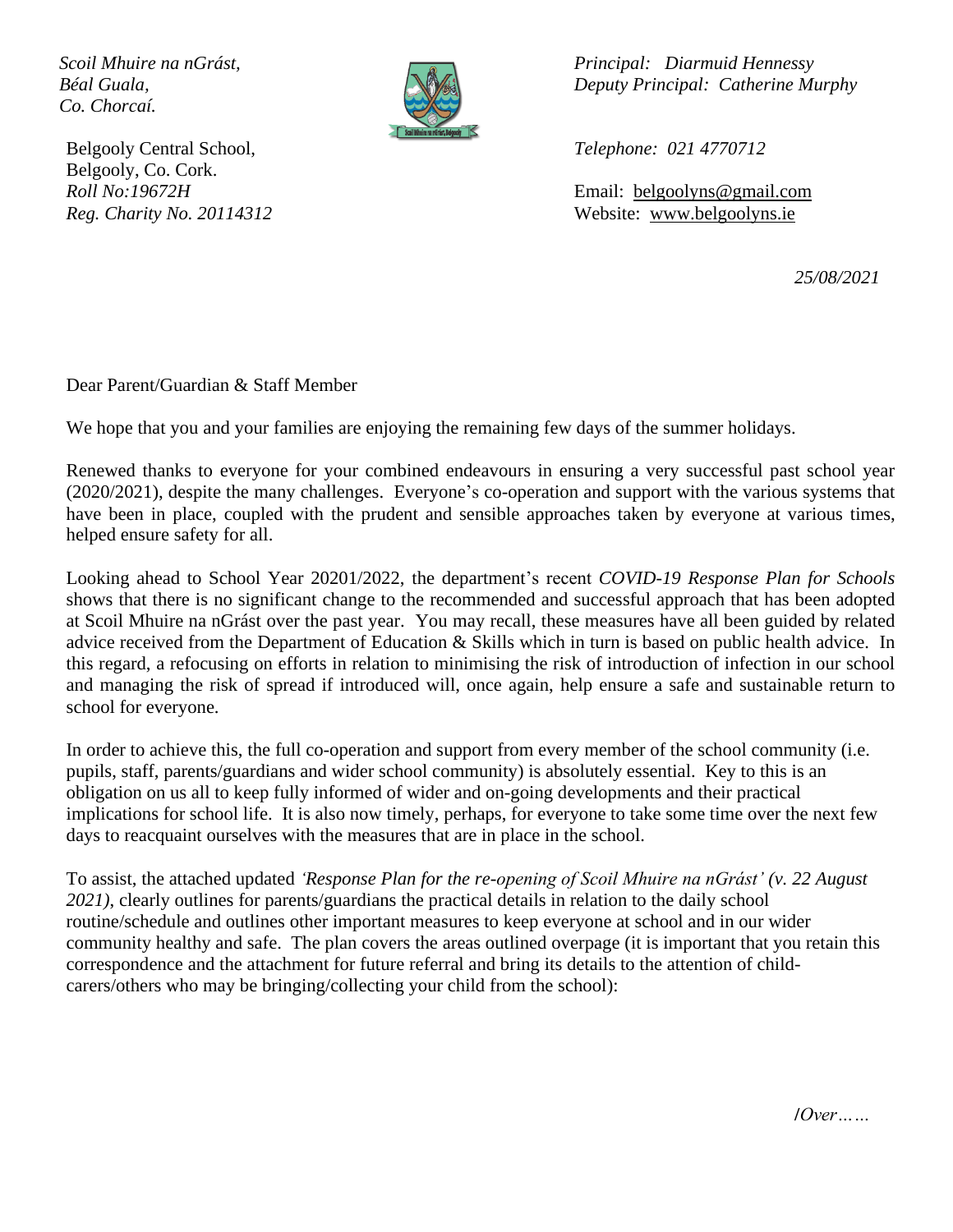- Underlying Principles
- Aims
- Class Teachers & Rooms
- 'Entrance' & 'Exit' locations for the various different classes
- 'Arrival at School' & 'End of School Day' Schedule
- Collection of Children during the School Day
- 'Safe School Attendance' & Circumstances when Children Should Not Attend School
- Dealing with A Suspected Case of COVID-19
- Hygiene Considerations *(items to purchase are highlighted)*
- Personal Requisites/Equipment in the Classroom *(items to purchase are highlighted)*
- School Uniforms
- Shared Equipment
- Pupil Toilets
- Yards & Break-times
- Special Educational Needs
- Personal Protective Equipment
- Teacher Absence & Substitution
- Physical Education
- Homework
- 'Attention All Visitors' notification & Contact Tracing
- Hand Washing & Respiratory Etiquette Posters

The following websites provide further information on COVID-19 and on government advice and recommendations regarding the re-opening of schools: -

- **A poster for parents/guardians** Advice for Parents Back to School in September 2021
- **Video advice for parents/guardians and students at different levels**
- https://www.gov.ie/en/publication/a04fc-advice-for-students-and-their-families/#returning-to-school
- **Multilingual advice for parents/guardians** https://www.gov.ie/en/publication/0cf46-resources-and-materials-for-parentsguardians-and-forstudents-on-returning-to-school-multi-lingual/
- **Communications to parents/guardians regarding School Transport** https://www.gov.ie/en/publication/64a88-school-transport/
- https://www.gov.ie/en/campaigns/a128d-back-to-school/?referrer=http://www.gov.ie/backtoschool/
- **Isolation quick guide - Adults and children from their 13th birthday** https://www.hpsc.ie/az/respiratory/coronavirus/novelcoronavirus/algorithms/Isolation%20quick%20guide%20Adults%20an d%20children%20from%20their%2013th%20birthday.pdf
- **Isolation quick guide for parents and guardians of children older than 3 months and up to 13 years of age** - https://www.hpsc.ie/az/respiratory/coronavirus/novelcoronavirus/guidance/educationguidance/Isolation%20quick%20guide %20under%2013s.pdf